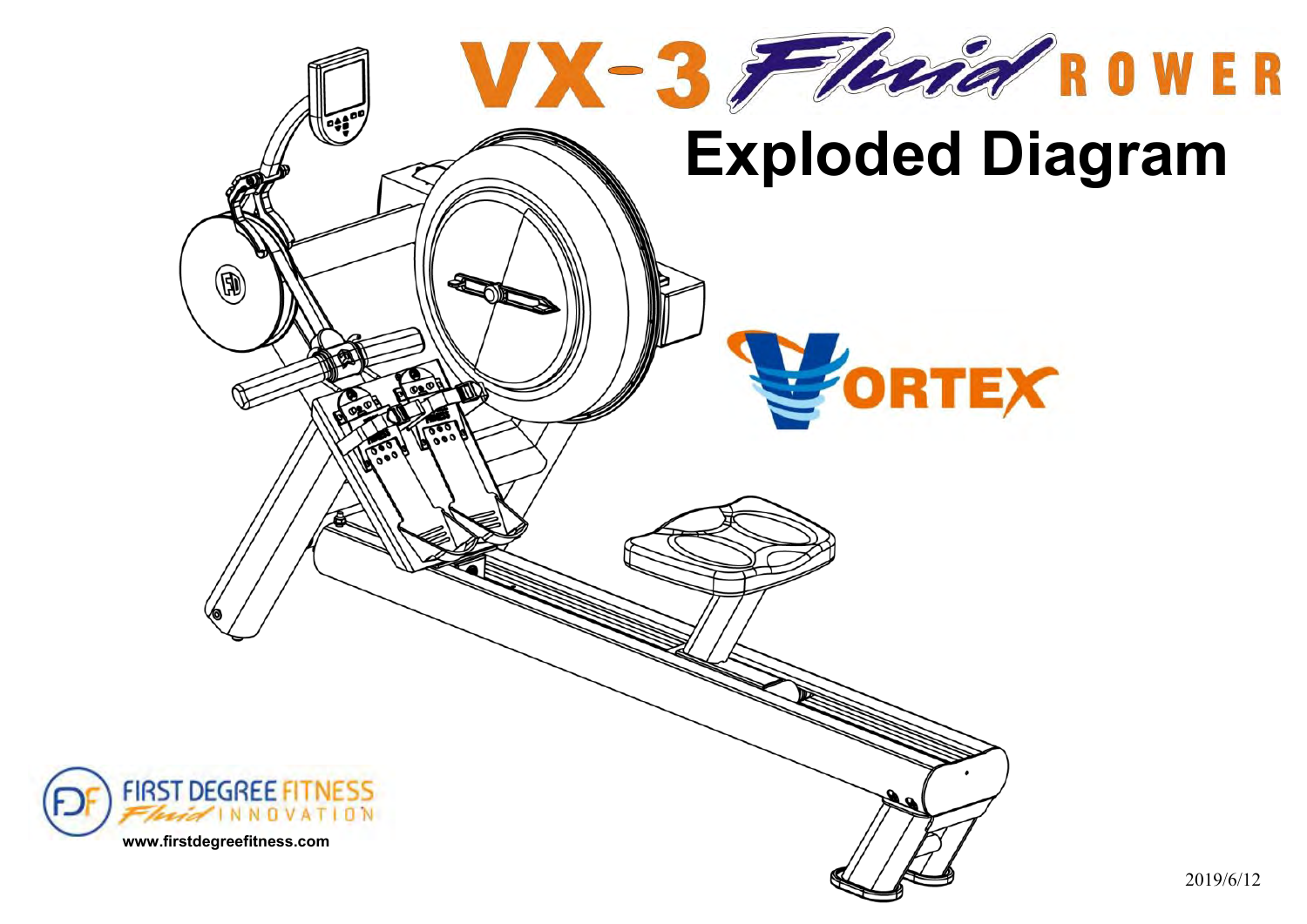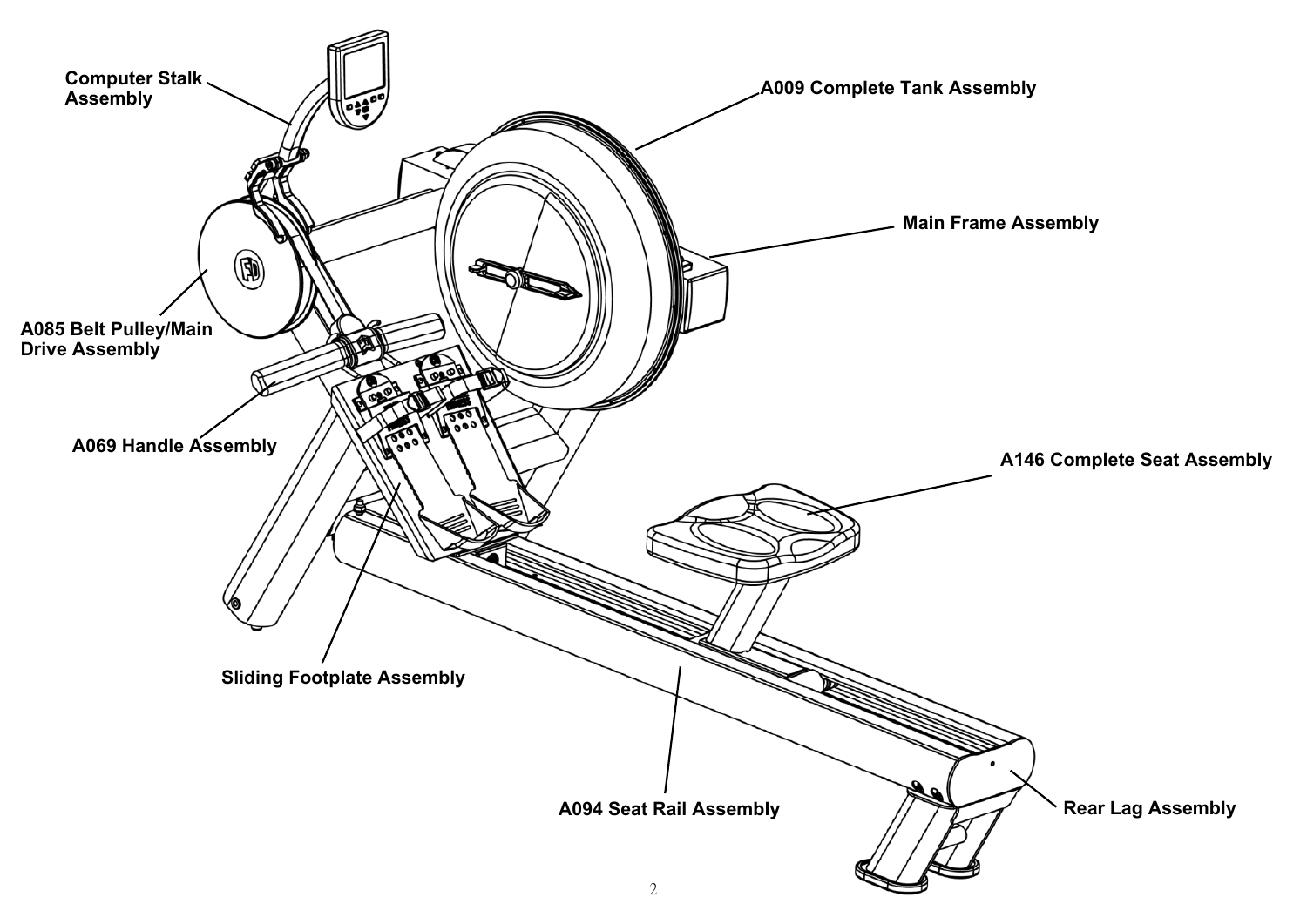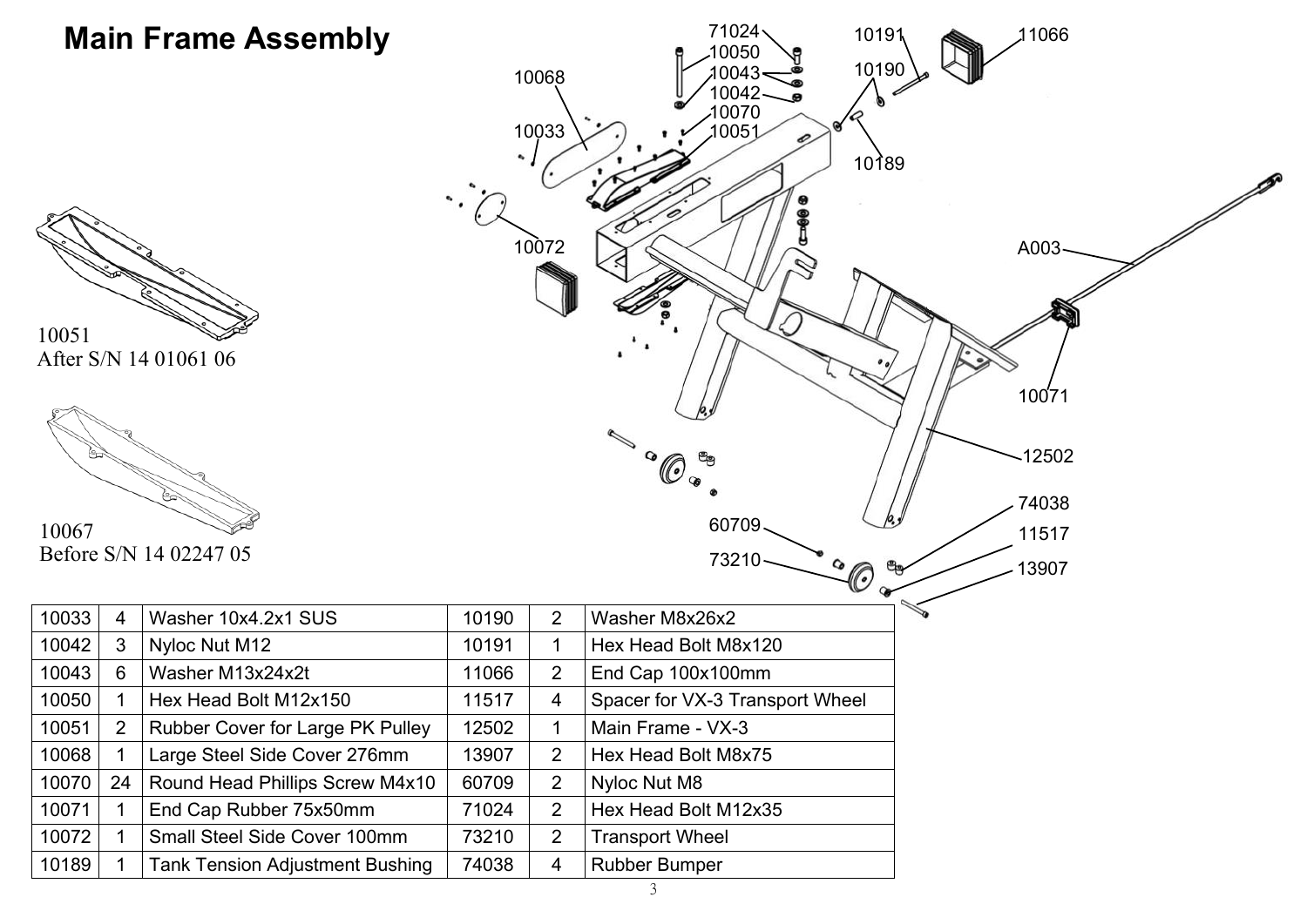#### **A003 Bungee Assembly**

# Note to Distributor/Retailer: The parts listed here are not sold

| 10091 | $\mathbf{1}$ | Bungee 10mm              |
|-------|--------------|--------------------------|
| 10092 | 1            | <b>Belt</b>              |
| 10093 | 1            | <b>Shock Cord Joiner</b> |
| 10094 |              | <b>Bungee End Hook</b>   |
| 10162 | 2            | Grub Screw M8x10         |

separately.

#### **Sliding Footplate Assembly**



| 10081 | 6              | Washer M6x16x1                      |
|-------|----------------|-------------------------------------|
| 10173 | 4              | <b>Counter Sunk Bolt M6x15</b>      |
| 10174 | 4              | Nyloc Nut M6                        |
| 10176 | 2              | Foot Strap & Buckle                 |
| 11404 | $\overline{2}$ | Bar Catch - 520                     |
| 13174 | $\overline{2}$ | Nyloc Nut M5                        |
| 61063 | $\overline{2}$ | Footplate Slider with Velcro #65997 |
| 61064 | $\overline{2}$ | Footplate Slider Base 120x111x22.8  |
| 61067 | 10             | Dome Head Bolt M5x15                |
| 65997 | $\overline{2}$ | <b>Velcro for Sliding Footplate</b> |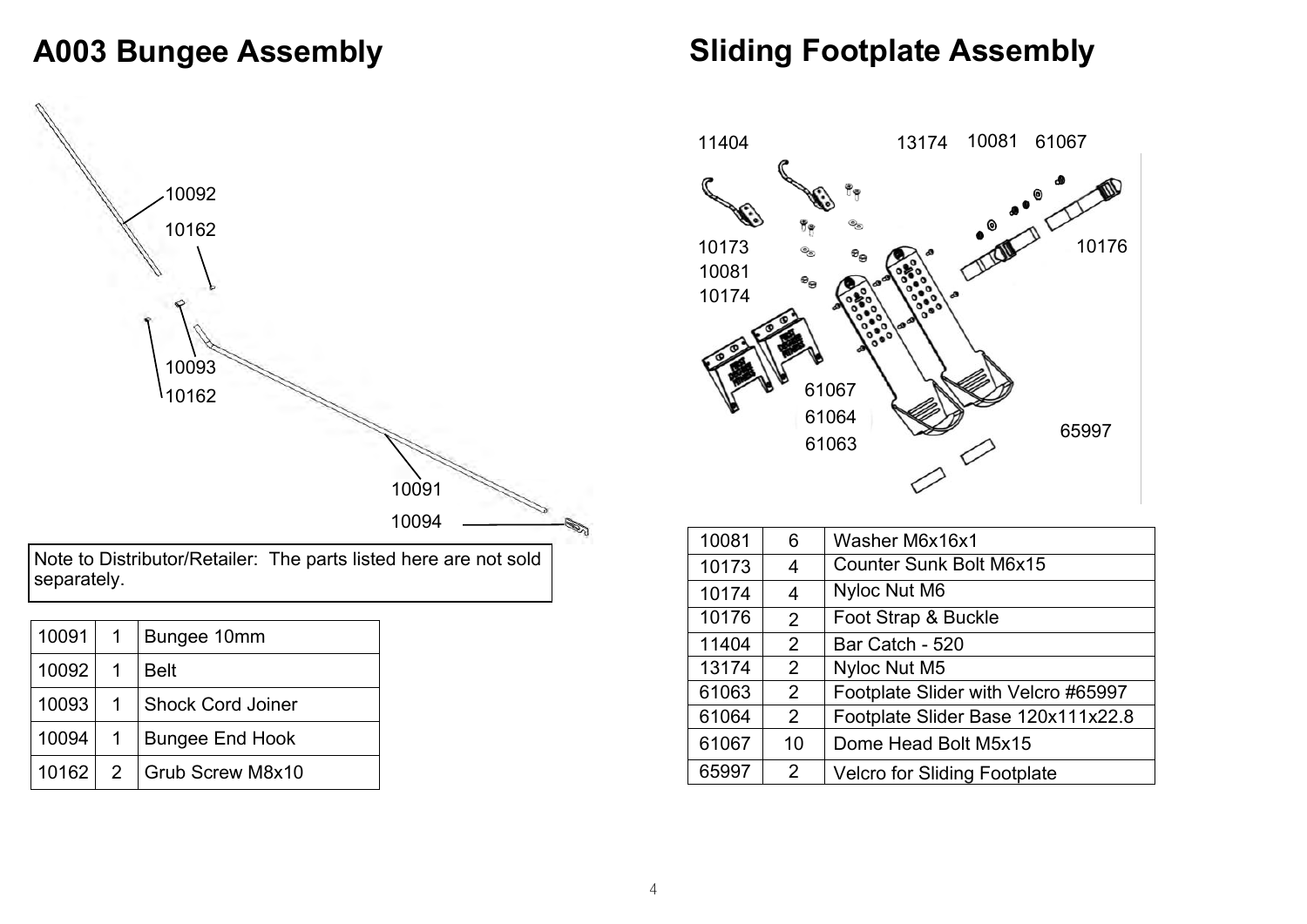#### **Computer Stalk Assembly**



| 10082 | 4 | Washer M10x21x2                |
|-------|---|--------------------------------|
| 10083 | 2 | Dome Head Bolt M10x20          |
| 10097 | 2 | Nut Dome Head M10              |
| 10111 | 1 | <b>Belt Guard Aluminum</b>     |
| 10114 | 4 | Plastic Bushing 20x16x13x10    |
| 10115 | 1 | Hex Head Bolt M10x80           |
| 10116 | 1 | Dome Head Bolt M10x60          |
| 10117 | 1 | Computer Wiring 1200mm         |
| 13117 | 1 | Heart Rate Wiring 1050mm-Upper |
| 14112 | 1 | <b>Computer Mounting Arm</b>   |
| 13903 | 1 | IPM with USB without HR        |
| 13933 | 1 | IPM Button Face                |
| 50933 | 1 | <b>LCD</b> for IPM             |

### **A069 Handle Assembly E520/VX-3**



| 10081 |   | Washer M6x16x1                           |
|-------|---|------------------------------------------|
| 11411 |   | <b>Handle Rubber Cover</b>               |
| 11412 |   | Handle with Belt 2000mm and Grips #11409 |
| 13173 |   | <b>Counter Sunk Bolt M5x25</b>           |
| 13174 |   | Nyloc Nut M5                             |
| 75016 | 2 | O-Ring - Deluxe Handle                   |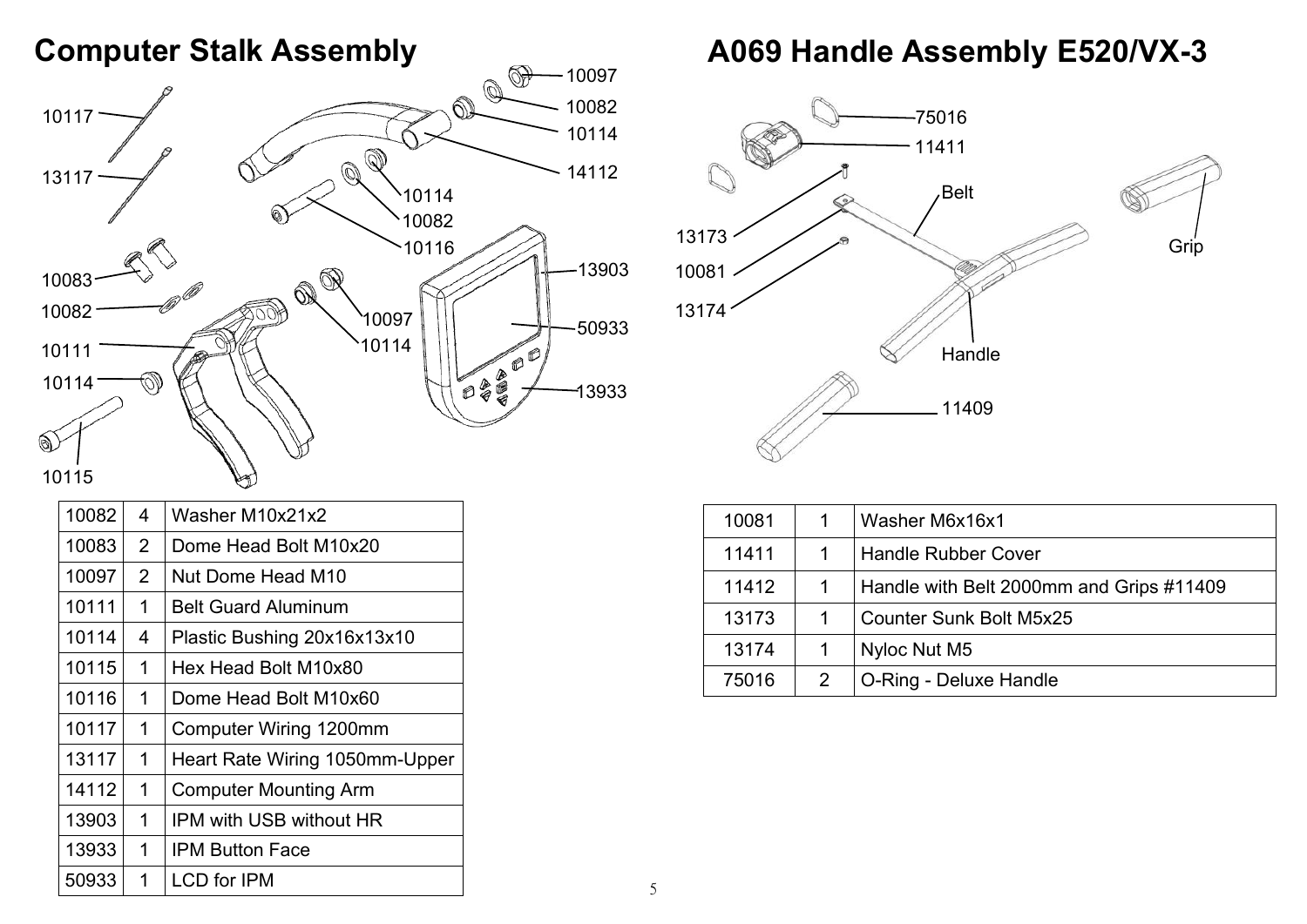# **A146 Complete Seat Assembly VX-2/VX-3 A001 Seat Wheel Kit VX-2/VX-3**





 $\mathcal{O}$ 

| 10020 | 14             | Seat Spacer 1x12.5x16             |
|-------|----------------|-----------------------------------|
| 10075 | 4              | Bearing NBN 6301ZZ for Seat Frame |
| 10076 | 4              | Seat Wheel Polyurethane           |
| 10077 | $\overline{2}$ | Axle Shaft 12x149                 |
| 10078 | 4              | C Clip ISTW-12                    |
| 10079 | 1              | Seat LS-E28                       |
| 10080 | 4              | Dome Head Bolt M6x20              |
| 10081 | 4              | Washer M6x16x1                    |
| 82040 | 1              | Seat Frame VX2/VX3                |

| 10020 | 14   Seat Spacer 1x12.5x16 |
|-------|----------------------------|
| 10076 | Seat Wheel                 |
| 10077 | 2 Axle Shaft 12x149        |
| 10078 | 4   C Clip ISTW-12         |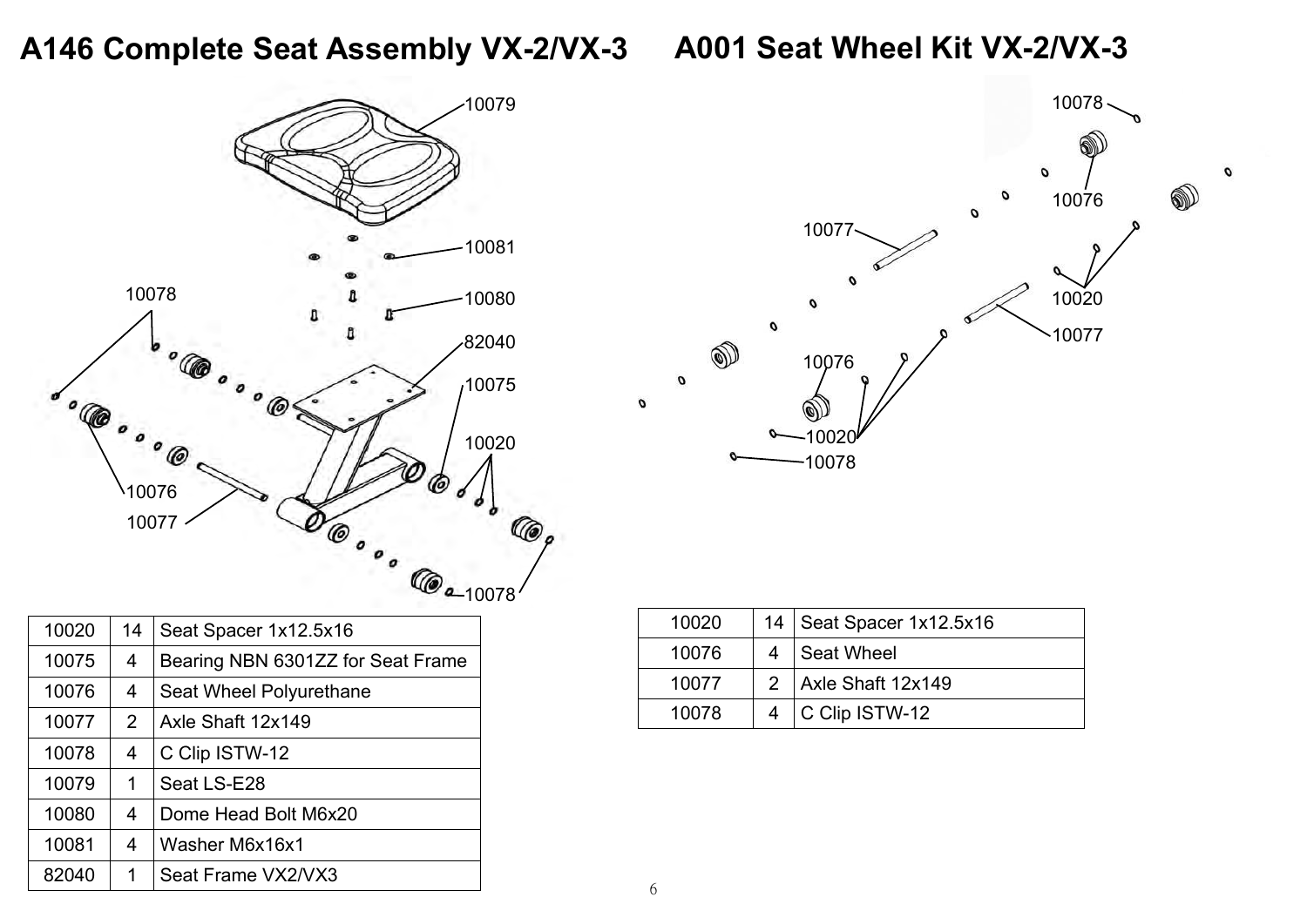# **A085 Belt Pulley/Main Drive Assembly E520/VX3**



# **A002 ABS Belt Pulley Assembly E520/VX3**



|       | 10016   1   C Clip STW-25                     |
|-------|-----------------------------------------------|
| 10021 | 1   Decal - Belt Pulley                       |
| 10137 | 1   Belt Pulley Spacer 38.1x25.7x2t           |
| 13014 | Belt Pulley & 2 x INA One Way Bearings #10019 |

# **A017 Main Pulley Shaft Kit**



| 10011 | 1 Bearing Housing on Pulley Shaft                  |
|-------|----------------------------------------------------|
| 10013 | 1   Main Pulley Shaft & Shaft Sleeve Bearing Mount |
| 10146 | 1   Ball Bearing NSK6006ZZ                         |
| 10212 | Bearing FAG6005ZZ                                  |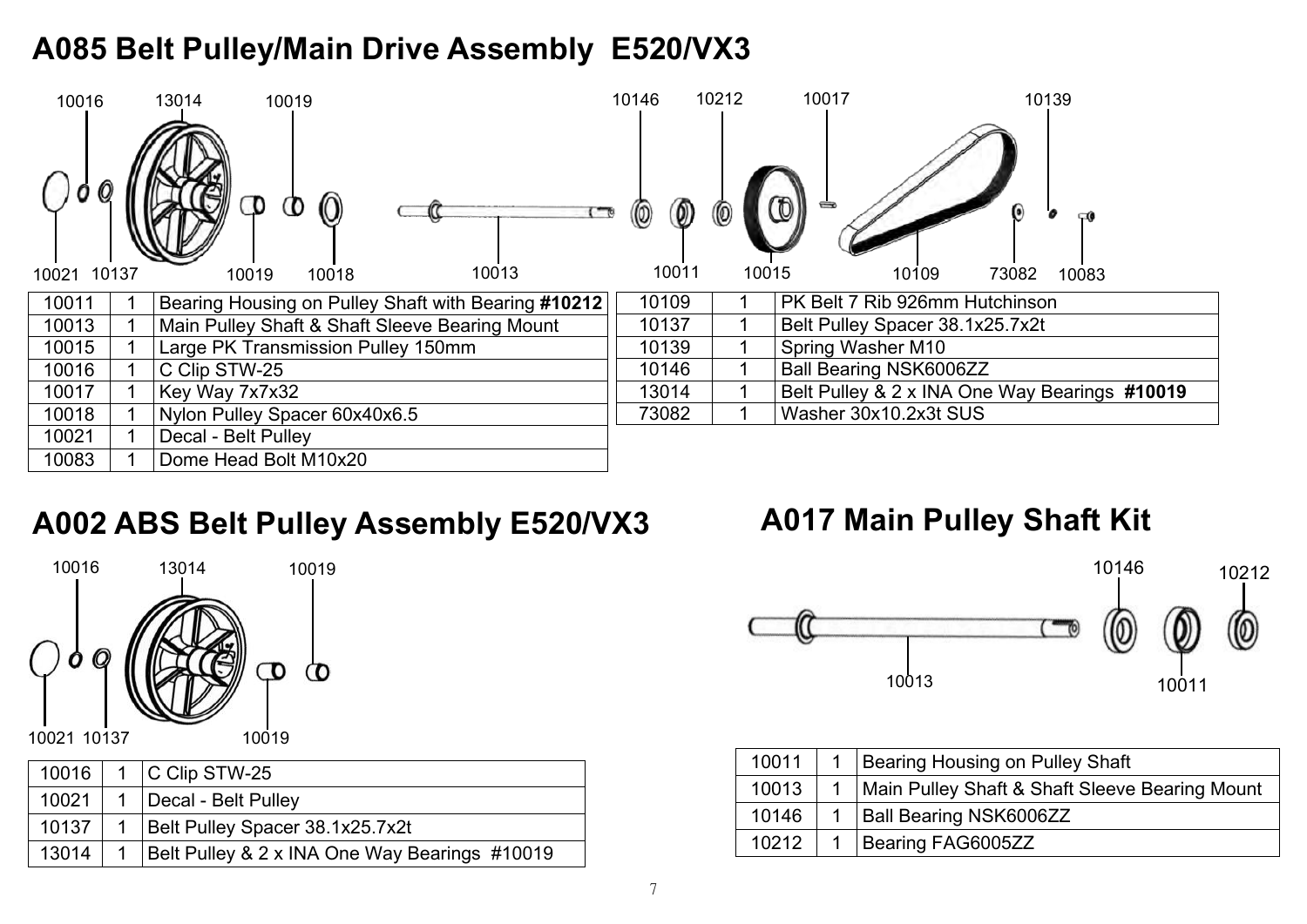#### **A009 Complete Tank Assembly**



| <b>A009 Complete Tank Assembly</b> |                 |                                            |  |
|------------------------------------|-----------------|--------------------------------------------|--|
| 10046                              |                 | Tank Large Seal                            |  |
| 10062                              | 12 <sup>°</sup> | <b>Round Head Phillips Screw M3x12 SUS</b> |  |
| 13044                              |                 | Tank Outer Cover Ring - Blue               |  |
| A052                               |                 | Flywheel Assembly E520/VX3                 |  |
| A089                               |                 | <b>Tank Cover Assembly</b>                 |  |
| A313                               |                 | TTank Back Kit - Gray                      |  |

|       | A006 Sensor Kit |                                                    |  |  |
|-------|-----------------|----------------------------------------------------|--|--|
| 10156 |                 | <b>Sensor Mounting Bracket</b>                     |  |  |
| 10157 |                 | Speed Sensor 300mm                                 |  |  |
| 10158 |                 | Magnetic Ring & 6x Rare Earth Magnet<br>4mm #10057 |  |  |
| 20150 | 1               | M10x15 Sensor Bracket Bolt                         |  |  |
| 24005 |                 | Washer M11x22x1t SUS                               |  |  |

#### **A012 Tank Bearing & Seal Kit**



# **A313 Tank Back Kit— Gray**



| 10012 | 2 | Bearing NSK6005ZZ                        |
|-------|---|------------------------------------------|
| 10025 |   | Seal NBR 37x30x8t for Flywheel Shaft     |
| 10145 |   | Bearing Spacer 30x25.1x20.5mm            |
| 10186 |   | C Clip RTW-48                            |
| 10207 |   | Tank Plug Yellow with Flat O-Ring #13039 |
| 12300 |   | <b>Tank Back - Gray</b>                  |
| 70321 |   | Tank Plug Black with O-Ring #10039       |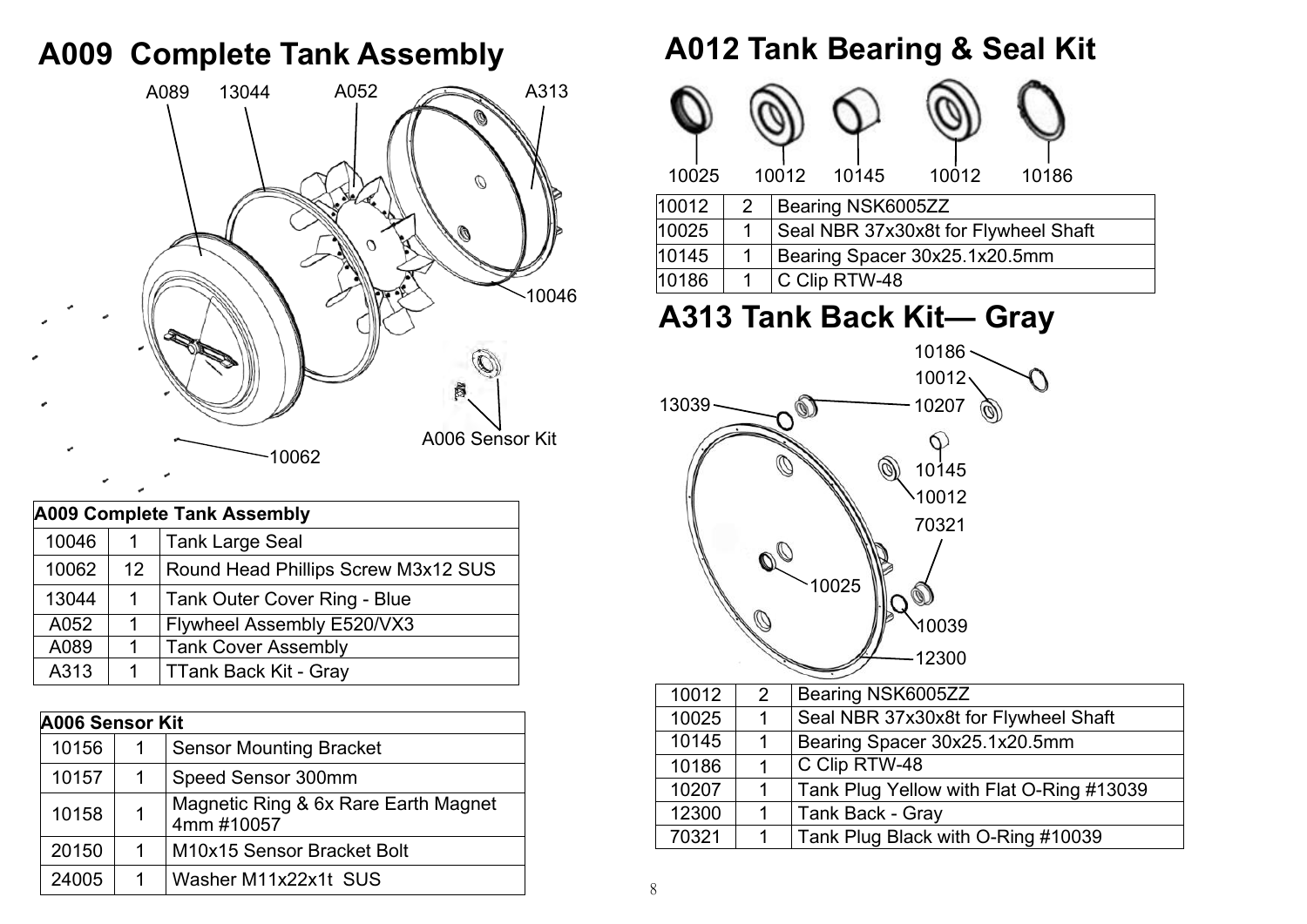#### **A089 Tank Cover Assembly E520/VX3/720/820/920**



| 10027 | 1              | <b>Adjuster Handle Shaft</b>                                                           |
|-------|----------------|----------------------------------------------------------------------------------------|
| 10028 | 1              | Backing Plate 0.8mm SUS                                                                |
| 10030 | 1              | Adjuster PP Tank Ring 358x10                                                           |
| 10032 | 2              | Nylon Resistance Adjuster O Ring 12x9x1.5                                              |
| 10033 | 4              | Washer 10x4.2x1 SUS                                                                    |
| 10034 | $\overline{4}$ | Nut M4 SUS                                                                             |
| 10035 | 4              | Hex Bolt M4 SUS                                                                        |
| 10036 |                | 12   Flat Tapping Screw M3x20 SUS                                                      |
| 10162 | $\overline{2}$ | Grub Screw M8x10                                                                       |
| 10184 | 1              | Adjuster Handle & PU Cover P/N #10193                                                  |
| 13045 | 1              | PC Tank Cover & Level Decal 20R #10059 & Triangle<br>Plate #13046 & Bolts #65992- Blue |

# **A052 Flywheel Assembly E520/VX3**



| 10033 | 18 | Washer 10x4.2x1 SUS        |
|-------|----|----------------------------|
| 10034 | 18 | <b>Nut M4 SUS</b>          |
| 10035 | 18 | Hex Bolt M4 SUS            |
| 10047 | 9  | <b>Impeller Blade</b>      |
| 70303 |    | Flywheel E316/VX2/E520/VX3 |
| 72313 |    | Impeller Shaft E520/VX3    |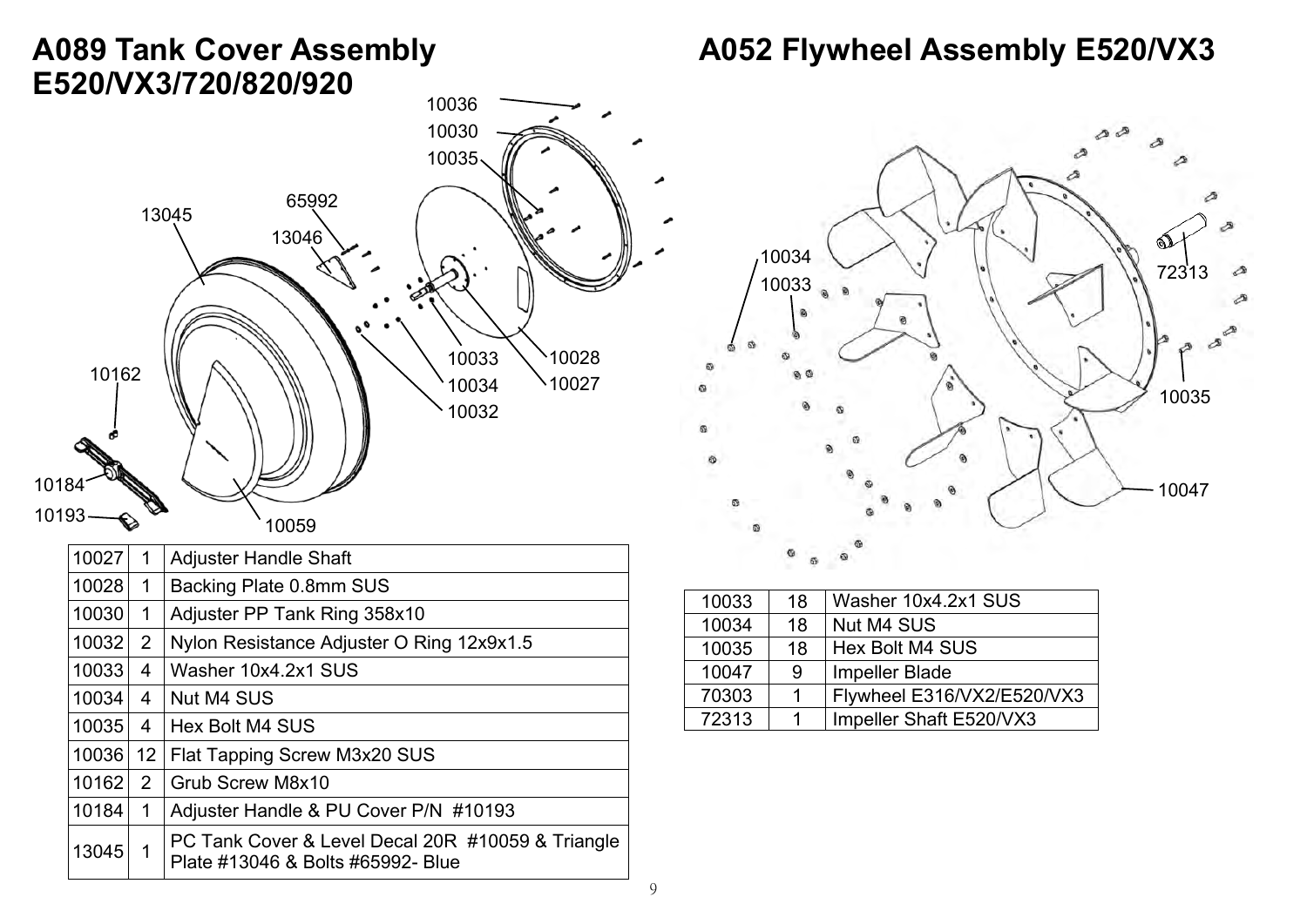#### **A154 Tank Back and Flywheel Complete Assembly—E520/ VX3**



A313 | 1 | Tank Back Kit - Gray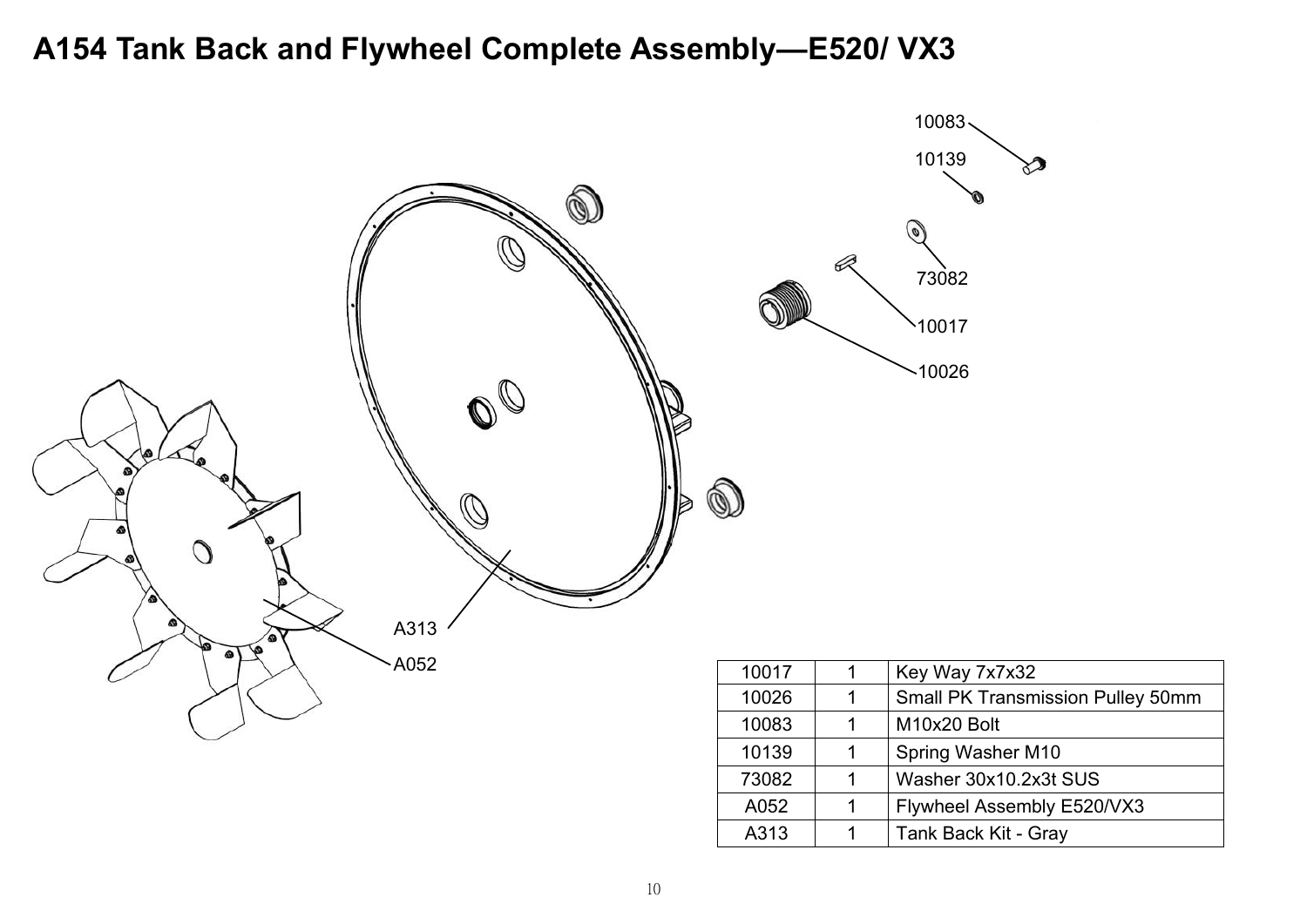# **Seat Rail and Rear Leg Assembly**

| 10140             | $-62820$ |                         |                                              |
|-------------------|----------|-------------------------|----------------------------------------------|
| 74038             |          |                         |                                              |
|                   | $-11403$ |                         |                                              |
| 11519             |          |                         |                                              |
|                   |          |                         |                                              |
|                   |          |                         |                                              |
| 10080             |          |                         |                                              |
|                   | -82077   |                         |                                              |
|                   |          |                         |                                              |
|                   | 11518    |                         |                                              |
| 10081<br>10041    |          |                         |                                              |
|                   | 10082    |                         |                                              |
|                   |          |                         |                                              |
|                   | S        |                         |                                              |
|                   | 10041    | $\overline{4}$          | Nyloc Nut M10                                |
|                   | 10042    | $\overline{\mathbf{1}}$ | Nyloc Nut M12                                |
| 10082             | 10080    | 5                       | Dome Head Bolt M6x20                         |
|                   | 10081    | $\overline{7}$          | Washer M6x16x1                               |
|                   | 10082    | 13                      | Washer M10x21x2                              |
|                   | 10084    |                         | <b>Bungee Pulley with Bearing &amp; Clip</b> |
| $-10101$<br>82089 | 10085    |                         | Bearing NBN-6201ZZ                           |
| $-10081$          | 10087    |                         | Spacer 16x12x12.5                            |
|                   | 10098    | $\overline{2}$          | Nut M6                                       |
| $-10098$          | 10101    | $\overline{2}$          | Rubber Bumper TT500                          |
|                   | 10140    | 5                       | Rear Leg Bolt M10x47.5mm                     |
| 82089<br>13908    | 10141    | -1                      | Washer 13x20x1t                              |
| 10141             | 11403    |                         | Rear Leg VX3 with Oval Decal                 |
| (6)<br>10087      | 11518    | -1                      | Rail Left - VX3 with Decals                  |
| 10085             | 11519    |                         | Rail Right - VX3 with Decals                 |
|                   | 13908    |                         | Dome Head Bolt M12x65                        |
| 10084             | 62820    |                         | Oval Decal - FDF                             |
| 10042             | 74038    | $\overline{1}$          | <b>Rubber Bumper</b>                         |
|                   | 82077    | $\overline{2}$          | Rubber Feet for Rear Leg - VX2/3             |
| 11                | 82089    | $\overline{4}$          | Dome Head Bolt M10x80                        |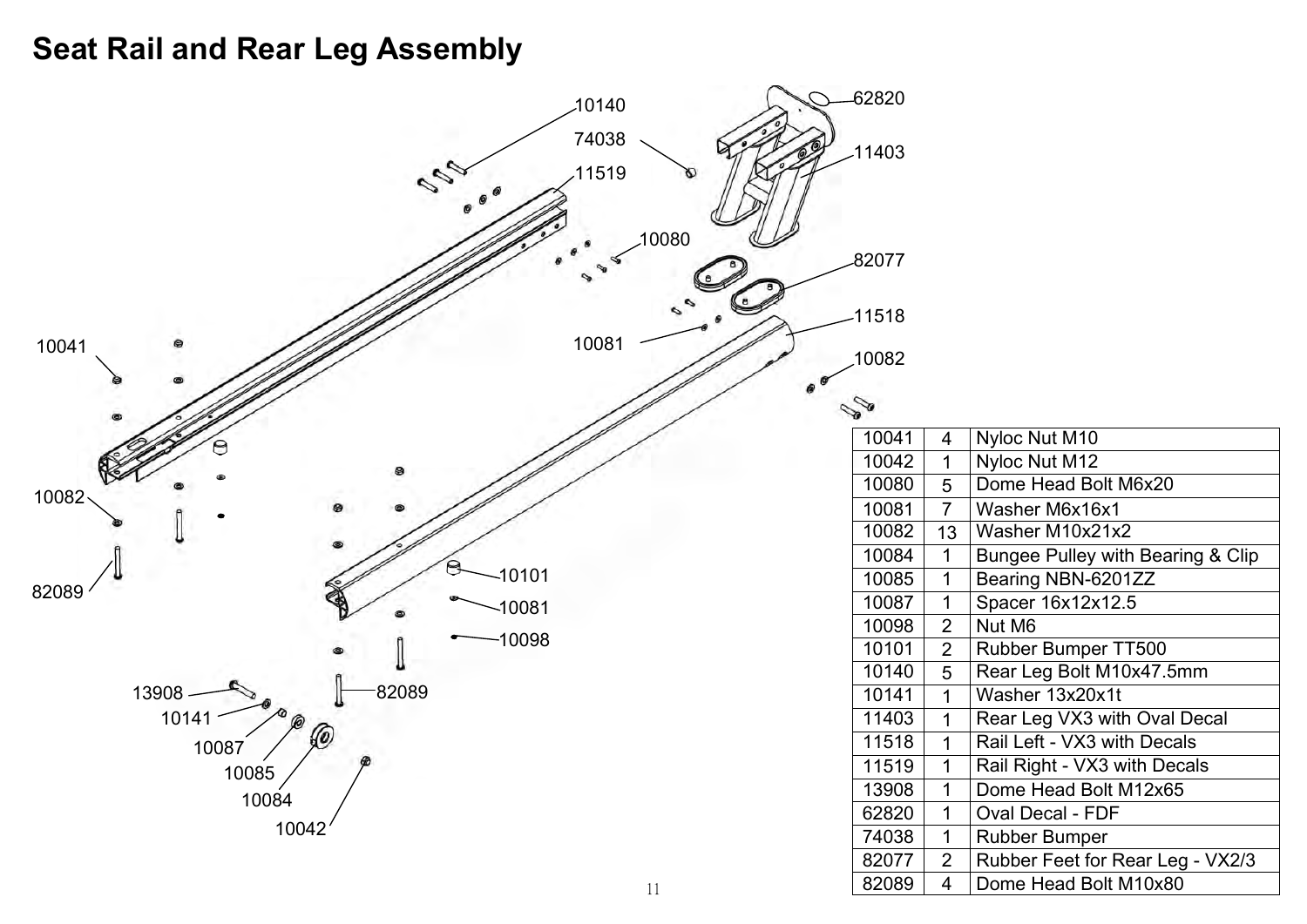#### **A094 Seat Rail Set Complete - VX-3**



| 10042 | 1 | Nyloc Nut M12                     |
|-------|---|-----------------------------------|
| 10081 | 1 | Washer M6x16x1                    |
| 10082 | 1 | Washer M10x21x2                   |
| 10084 | 1 | Bungee Pulley with Bearing & Clip |
| 10085 | 1 | Bearing NBN-6201ZZ                |
| 10087 | 1 | Spacer 16x12x12.5                 |
| 10098 | 1 | Nut M6                            |
| 10101 | 1 | Rubber Bumper TT500               |
| 10107 | 1 | Spacer for Rail                   |
| 11519 | 1 | Rail Right with Decals - VX3      |
| 13908 | 1 | Dome Head Bolt M12x65             |
| 82089 | 1 | Dome Head Bolt M10 x 80           |

| 10081 | Washer M6x16x1              |
|-------|-----------------------------|
| 10082 | Washer M10x21x2             |
| 10098 | Nut M <sub>6</sub>          |
| 10101 | <b>Rubber Bumper TT500</b>  |
| 10107 | Spacer for Rail             |
| 11518 | Rail Left with Decals - VX3 |
| 82089 | Dome Head Bolt M10 x 80     |